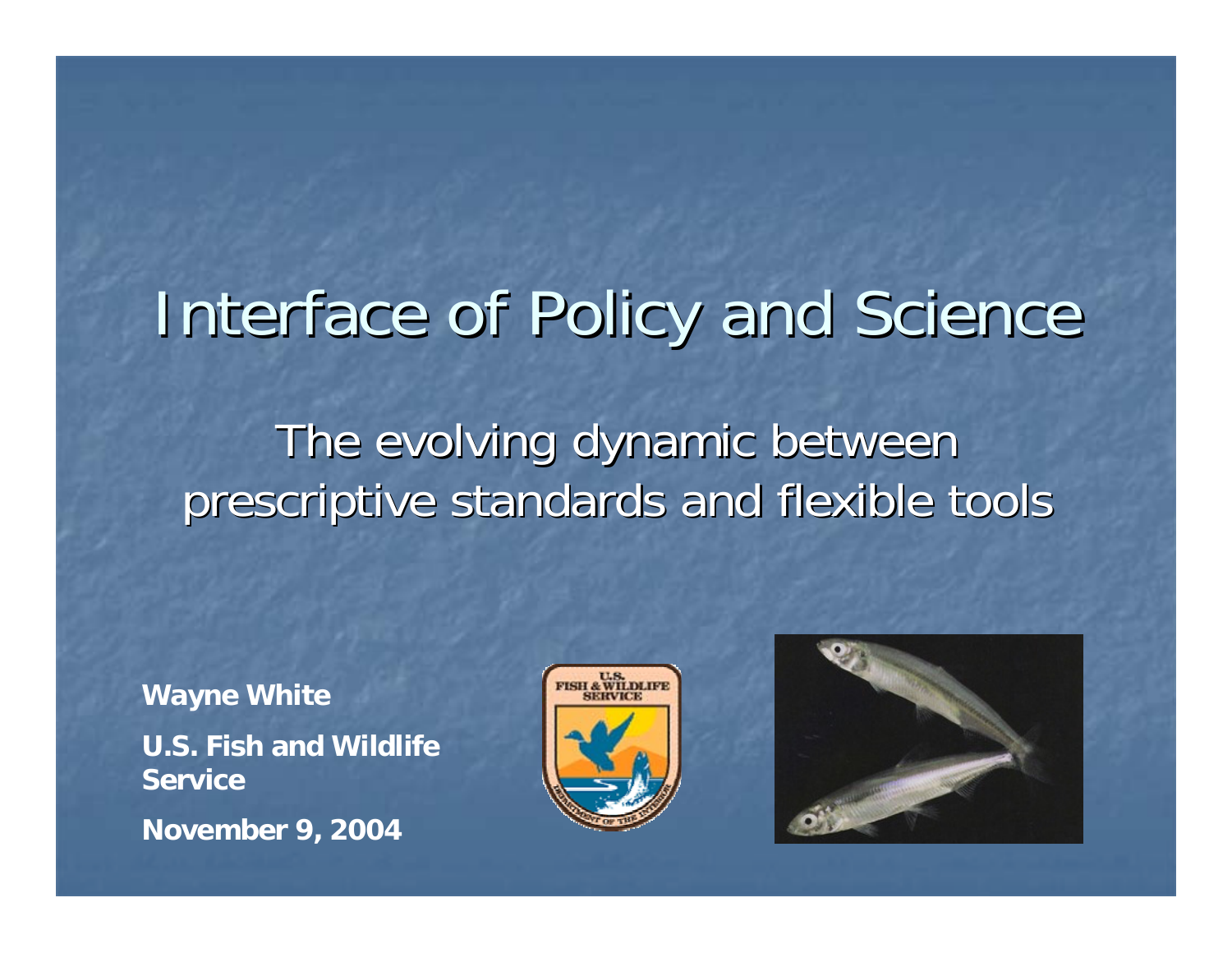# Objective:

**Highlight the differences between the Arighlight the differences between the** projects' operations in the 1995 and the 2004 Biological Opinions for delta smelt 2004 Biological Opinions for delta smelt **Examples in approach and outcomes**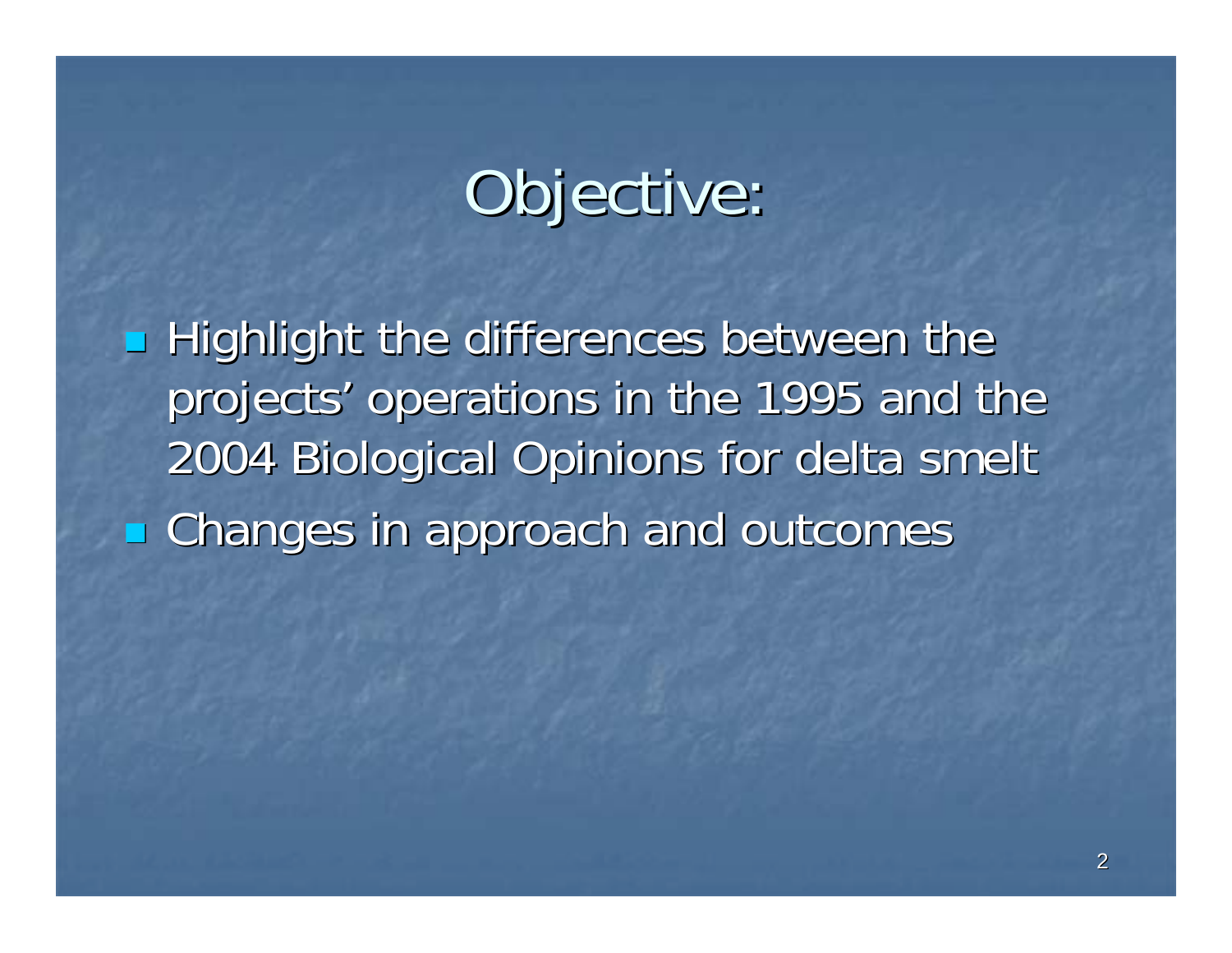# **Endangered Species Act** Requirements

- **Example 12 Conserve threatened and endangered** species
- $\blacksquare$  Section 7 -- determine if Federal action jeopardizes listed species and authorize incidental take
- **E** Cooperate with state and local agencies to resolve water resource issues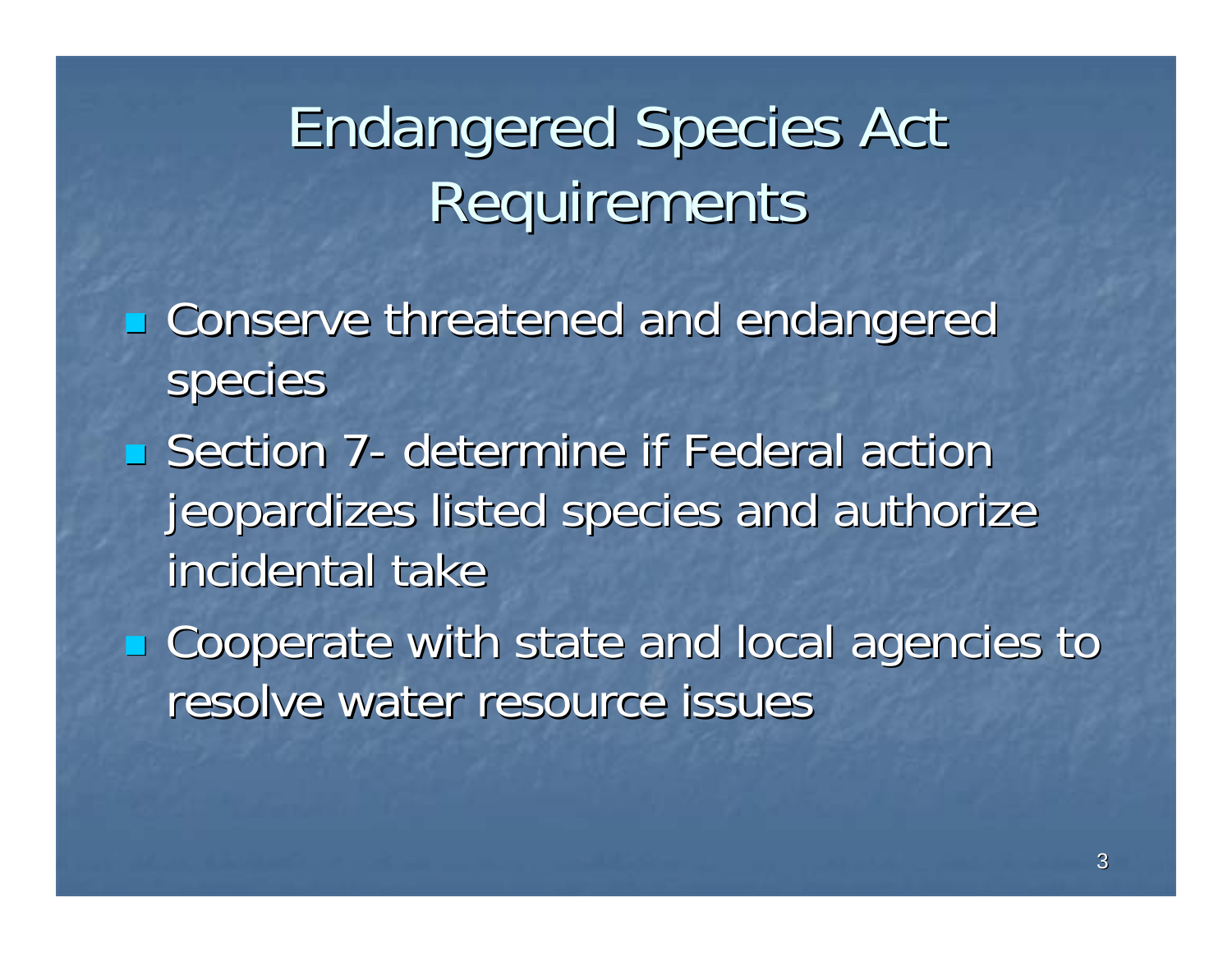## OCAP and the Evolution of the 1995 Biological Opinion 1995 Biological Opinion

#### **Smelt listed in 1993**

 $\blacksquare$ Federal project needed section 7 biological opinion to authorize incidental take by the Projects; State joined in to receive authorization F **PA's unwilling to address in OCAP FWS' concernediate** of indirect effects of pumping on smelt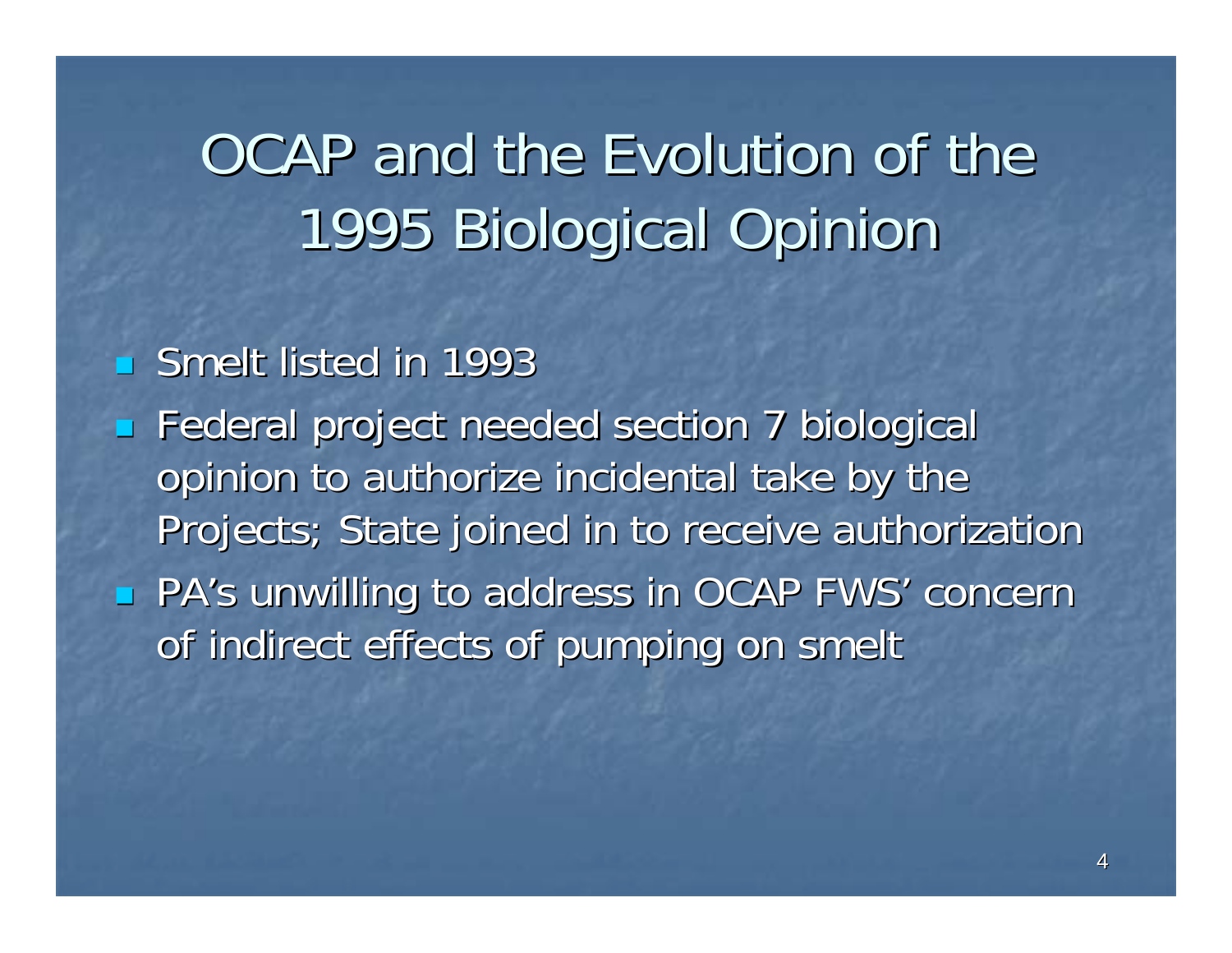## 1995 Biological Opinion Outcomes 1995 Biological Opinion Outcomes

**ESA requires minimizing incidental take - No-jeopardy BO with terms and conditions** that only minimized measured take at the pumps **Diate 10 act when "yellow light" was** 

reached

**Reduce exports** 

 $\blacksquare$  Shift exports

**U** Very difficult process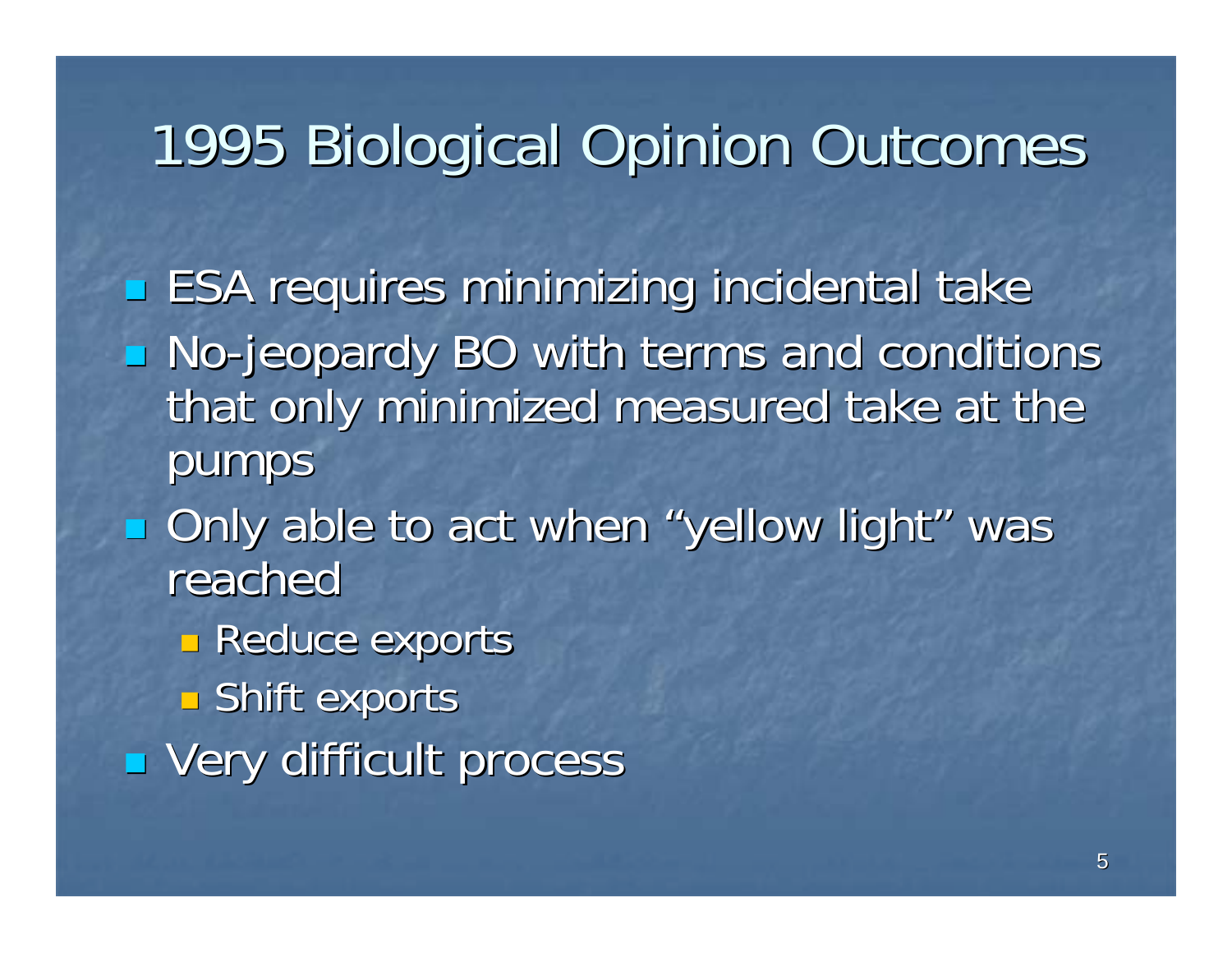# ACCORD, SJRA/VAMP and  $CVPIA$  (b)(2)

**u** Mainly addressed salmonid issues yet did benefit smelt

#### Delta smelt

- **Barrier at head of old river added to indirect** effect concerns for smelt
- **n** Lacked real-time monitoring
- **E** Smelt distribution unknown until 20-mm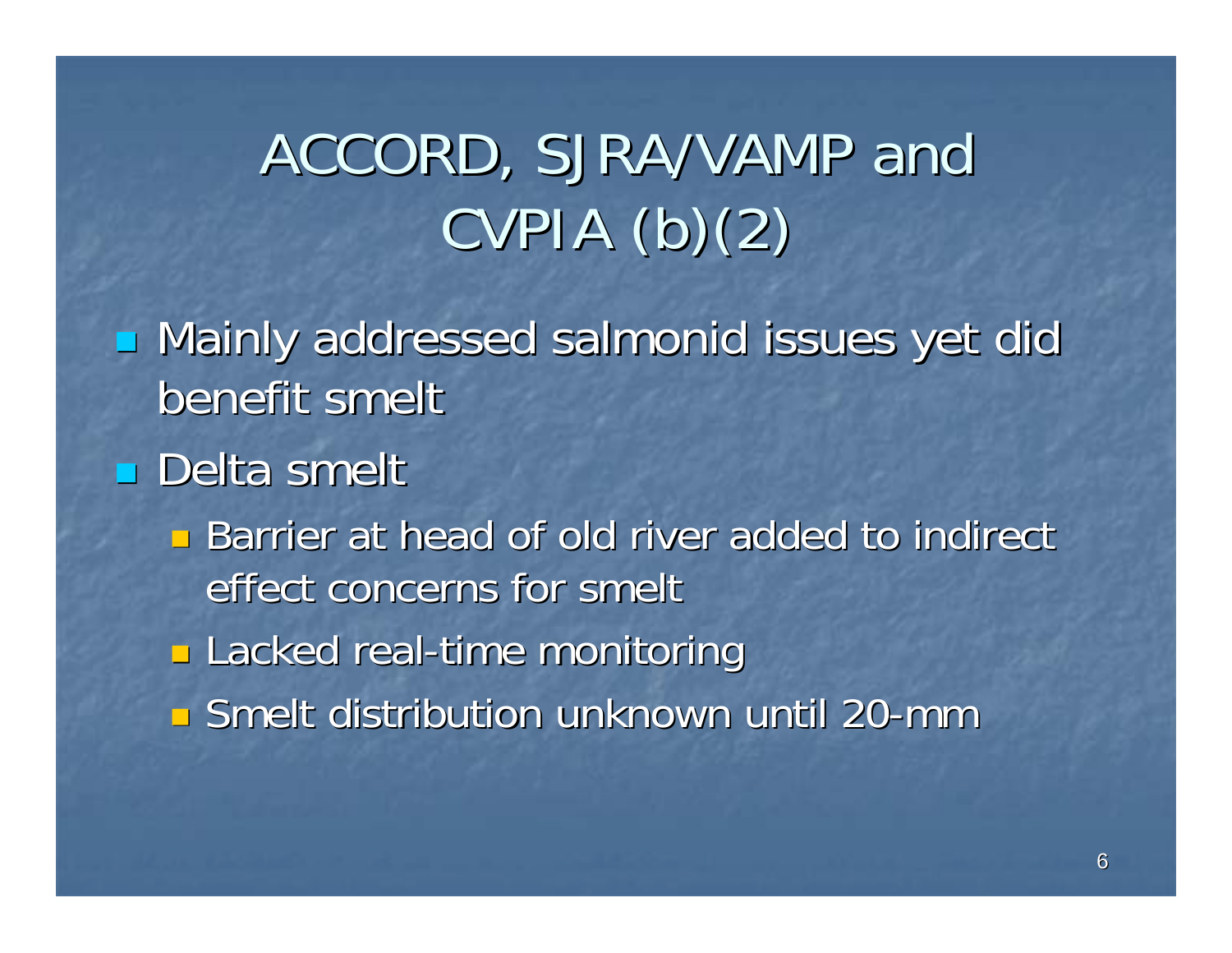# CALFED ROD: Protection and **Recovery**

**The Environmental Water Account was** created to provide assets (water) for MA's created to provide assets (water) for MA's to use for fish actions instead of forced regulatory actions- flexible approach **E** Augment streamflow & Delta outflow **Reduce export pumping**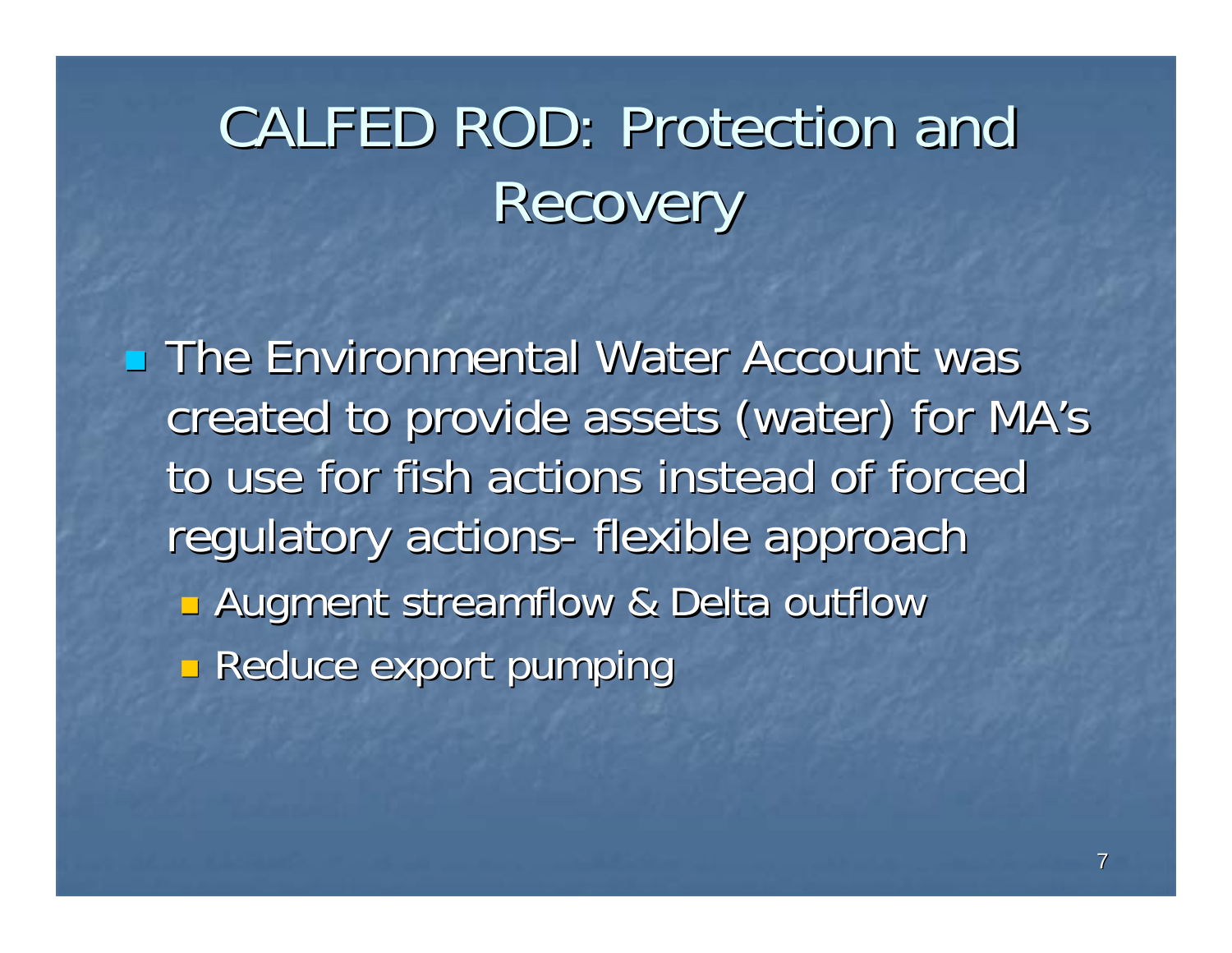### Environmental Water Account Environmental Water Account

**Implemented VAMP shoulders (pre**  and post -) to protect delta smelt ) to protect delta smelt **De-emphasized take limits Enabled use of real-time distribution to the use of real-time distribution to** manage exports' indirect effects **Exports return to baseline when surveys** indicate that smelt have moved west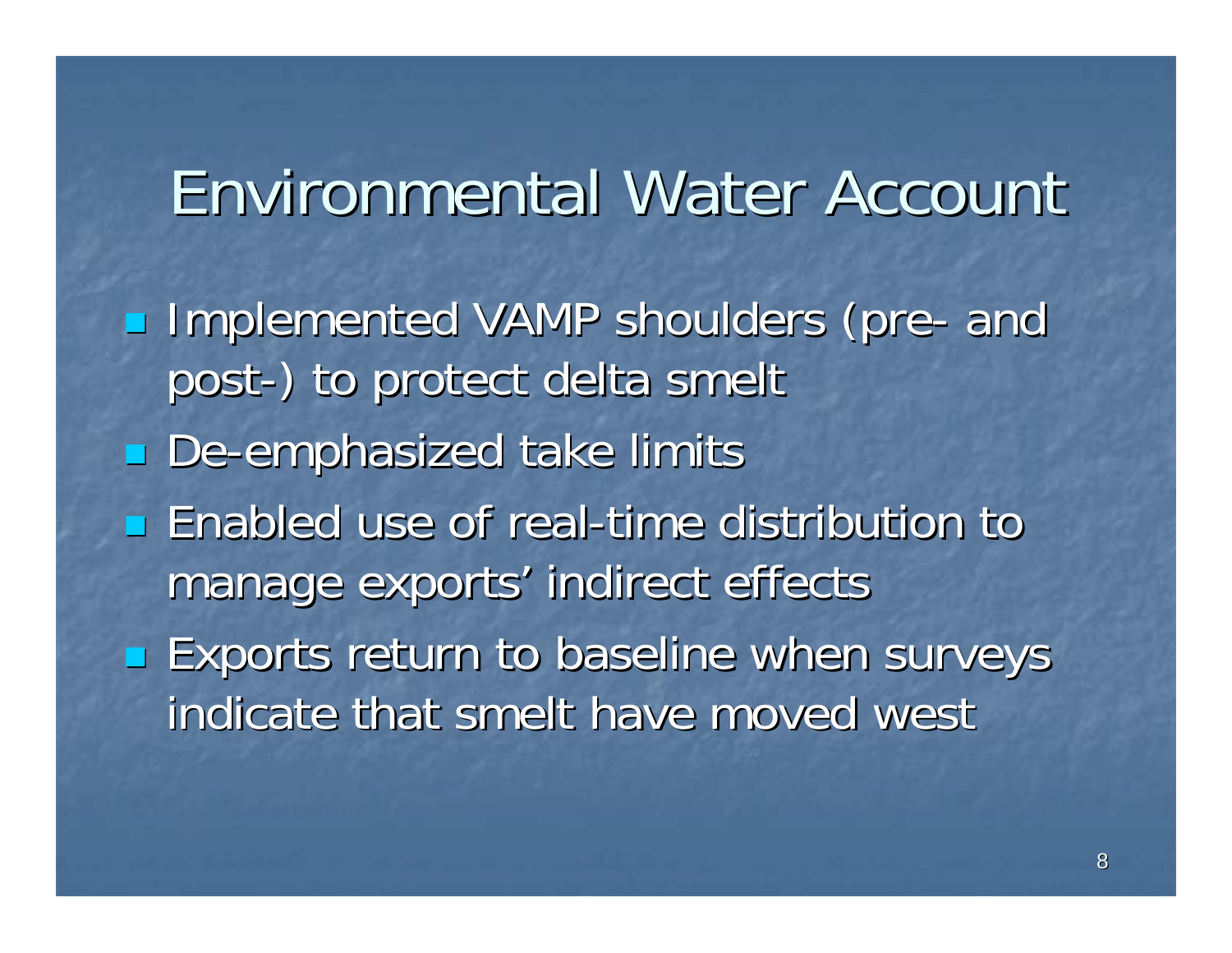## 2004 OCAP Process

L A collaborative effort between USBR, DWR, USFWS, CDFG and NOAA Fisheries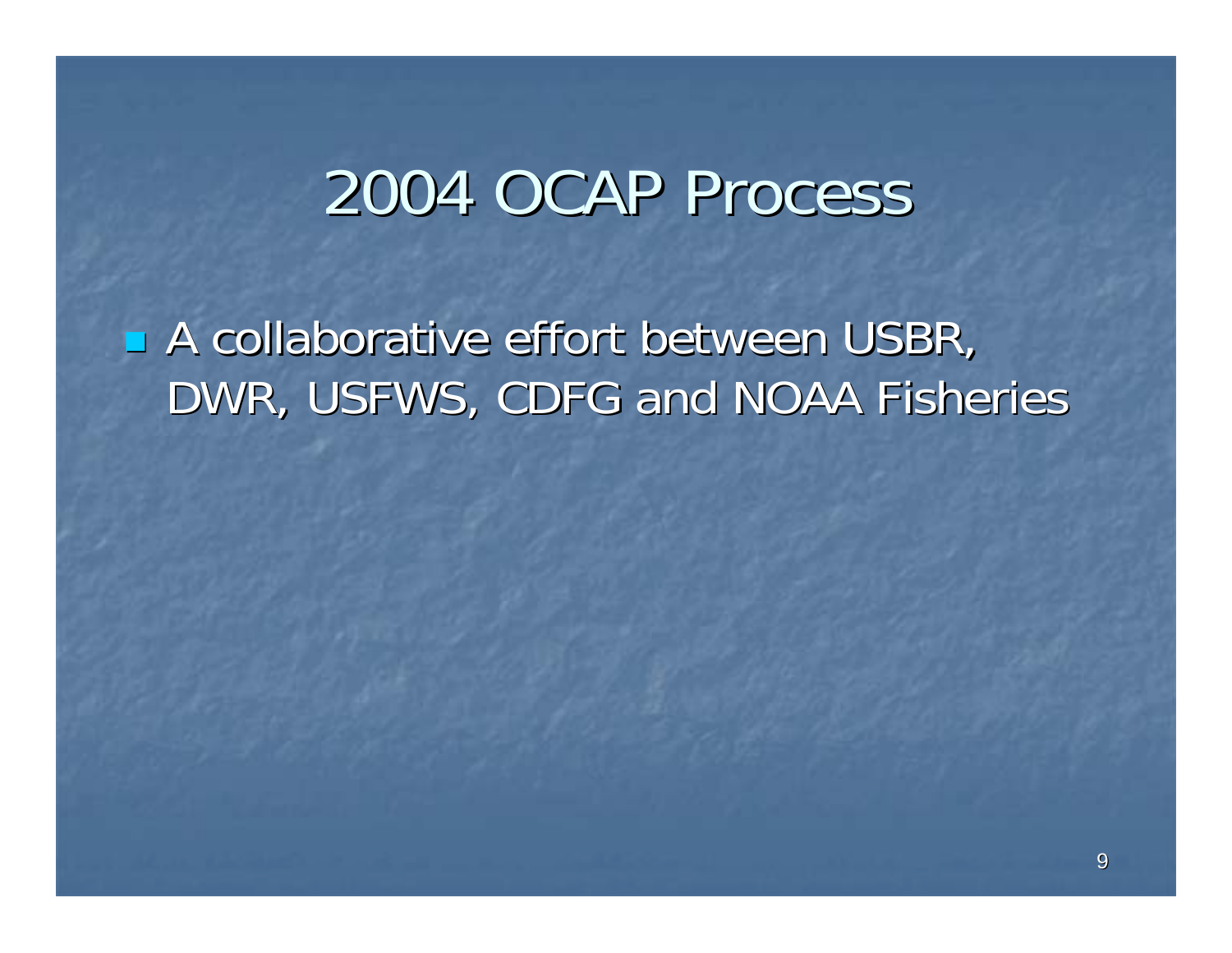## The New Decision Process

**Based on latest knowledge of smelt u** Updated and modified from the existing delta smelt decision tree **Developed using an iterative, consensus** process  $\blacksquare$  Codified flexible rather than prescriptive approach approach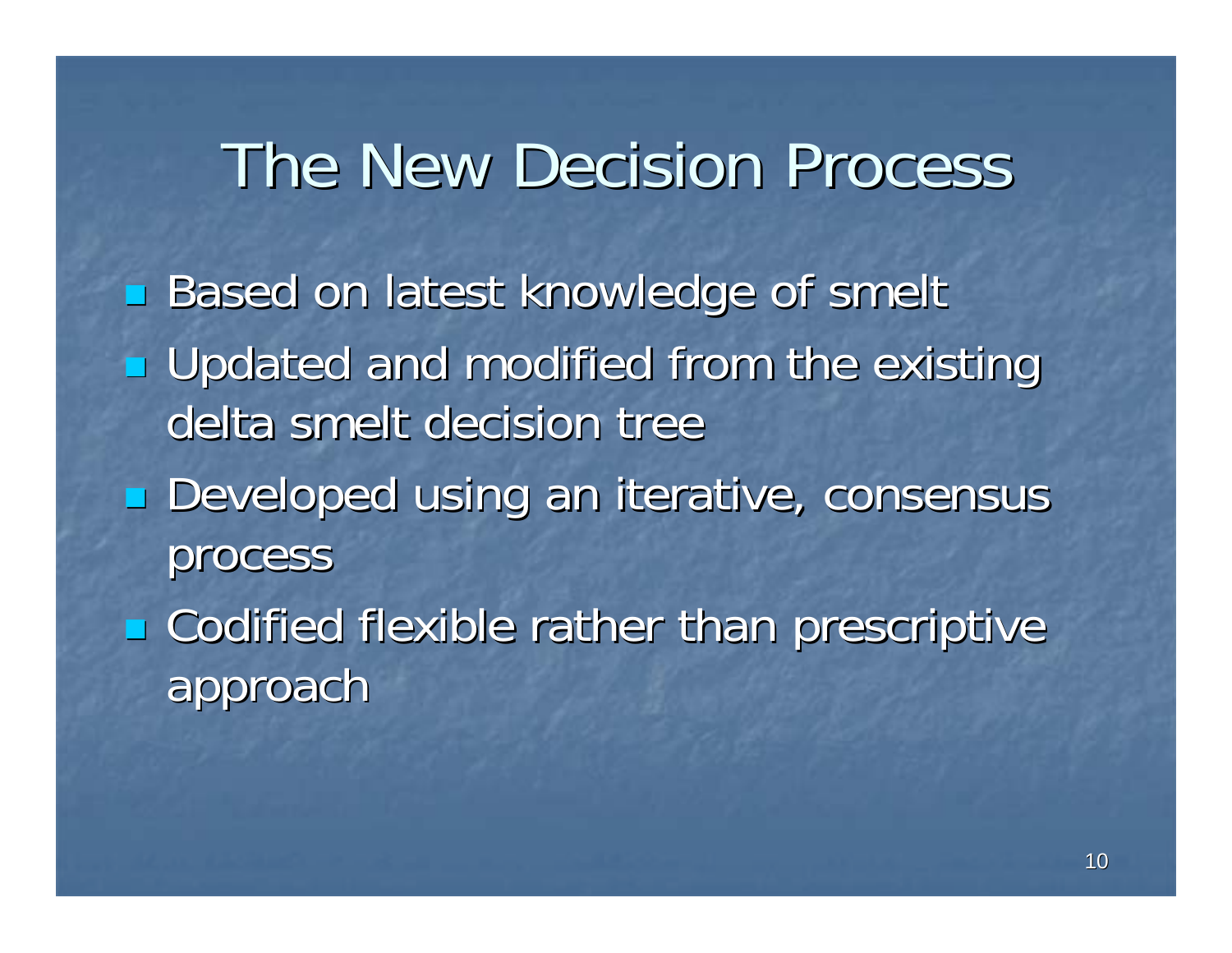#### Distribution of Delta Smelt, During and Post-VAMP, 2004

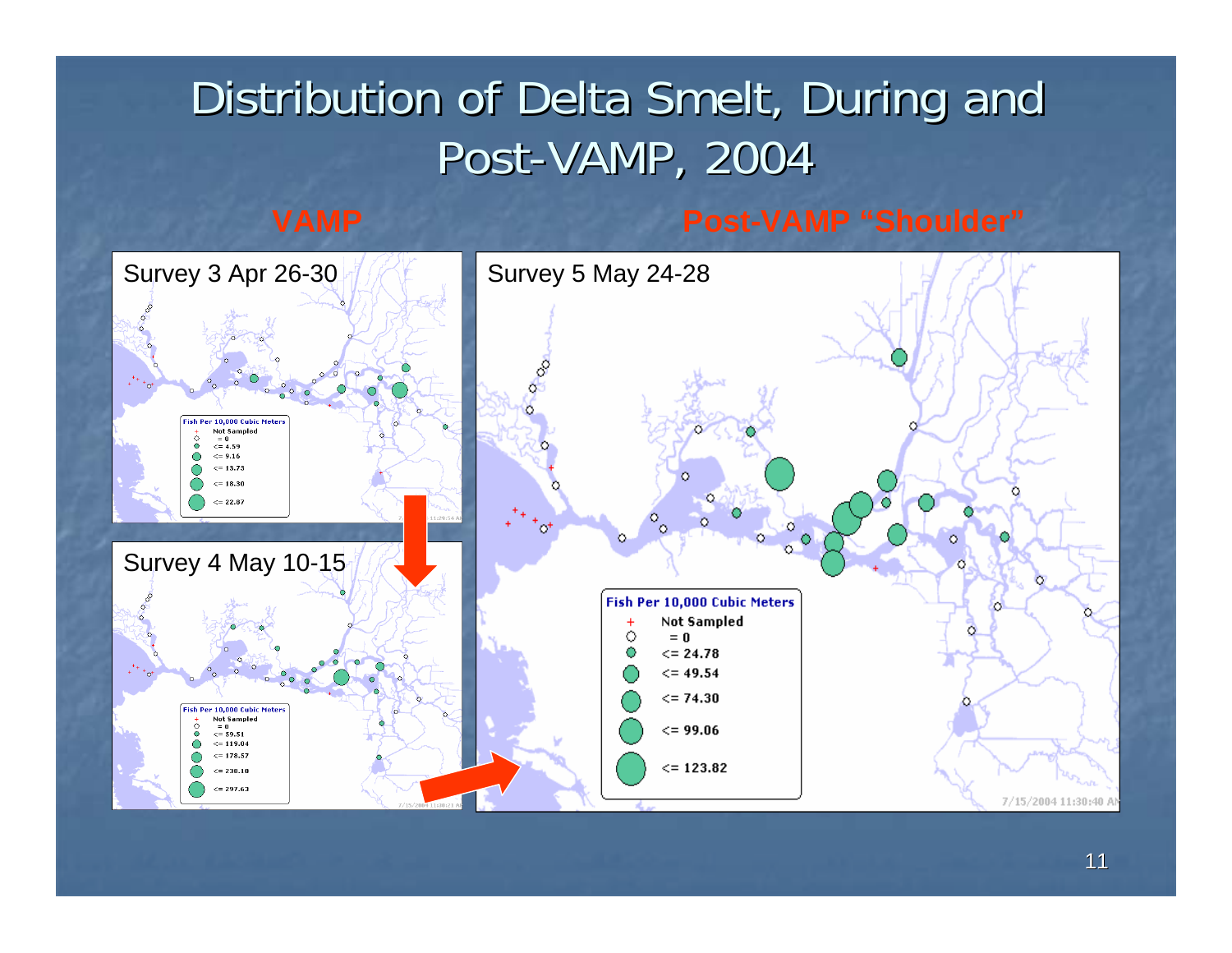## Old vs New Decision Process

**Examps** Criteria trigger meetings, not actions  $\blacksquare$  Actions taken proactively ■ MA's and PA's working cooperatively  $\blacksquare$  A suite of potential tools **E** Able to infuse new info/science **u** Working Group meets prior to the DAT call **Planning for independent peer review**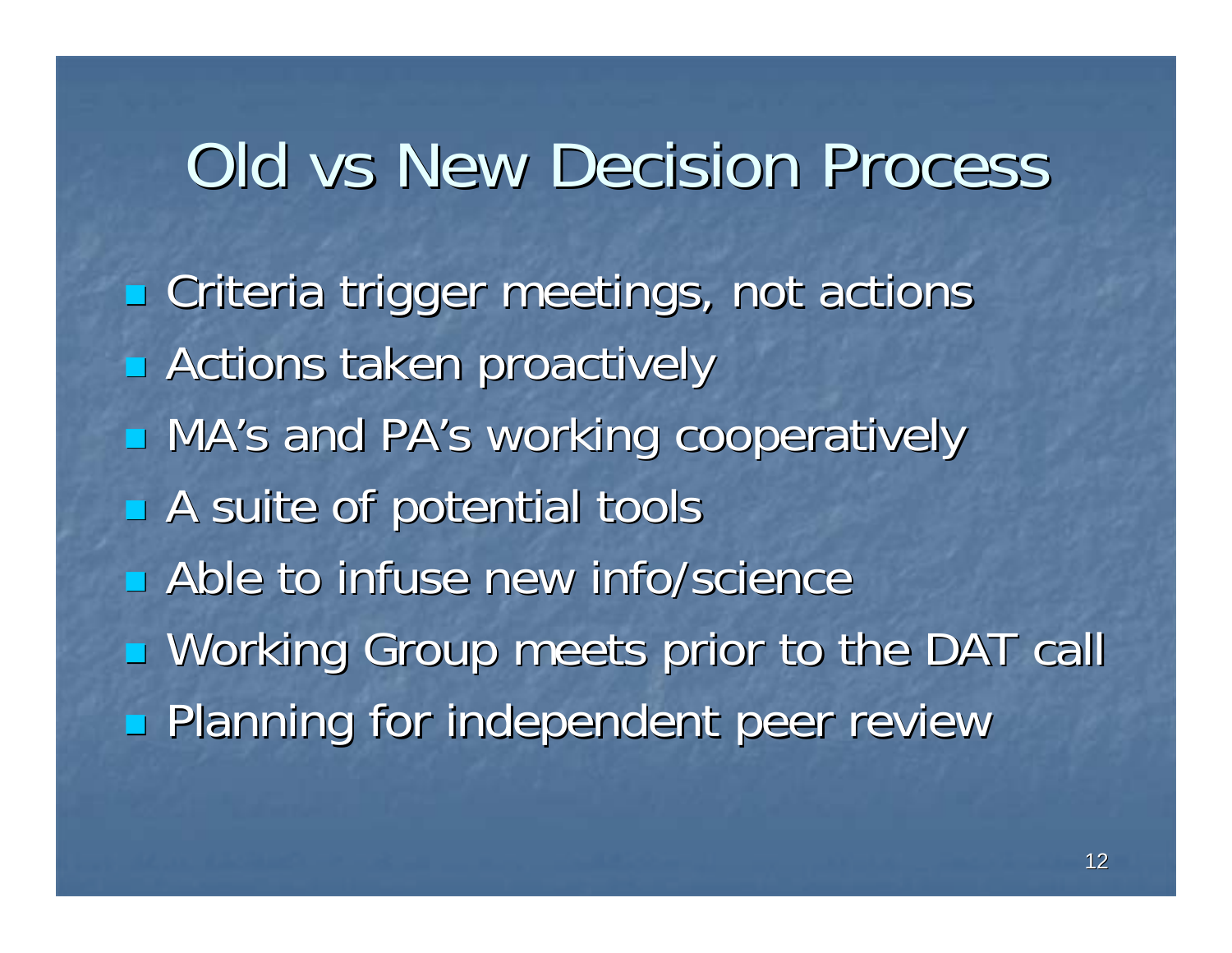# Modifying the Decision Process

**The DSRAM can be changed without** reinitiating on the entire OCAP delta smelt biological opinion

**The Delta Smelt Working Group can easily** incorporate the latest science and monitoring outcomes into the DSRAM monitoring outcomes into the DSRAM